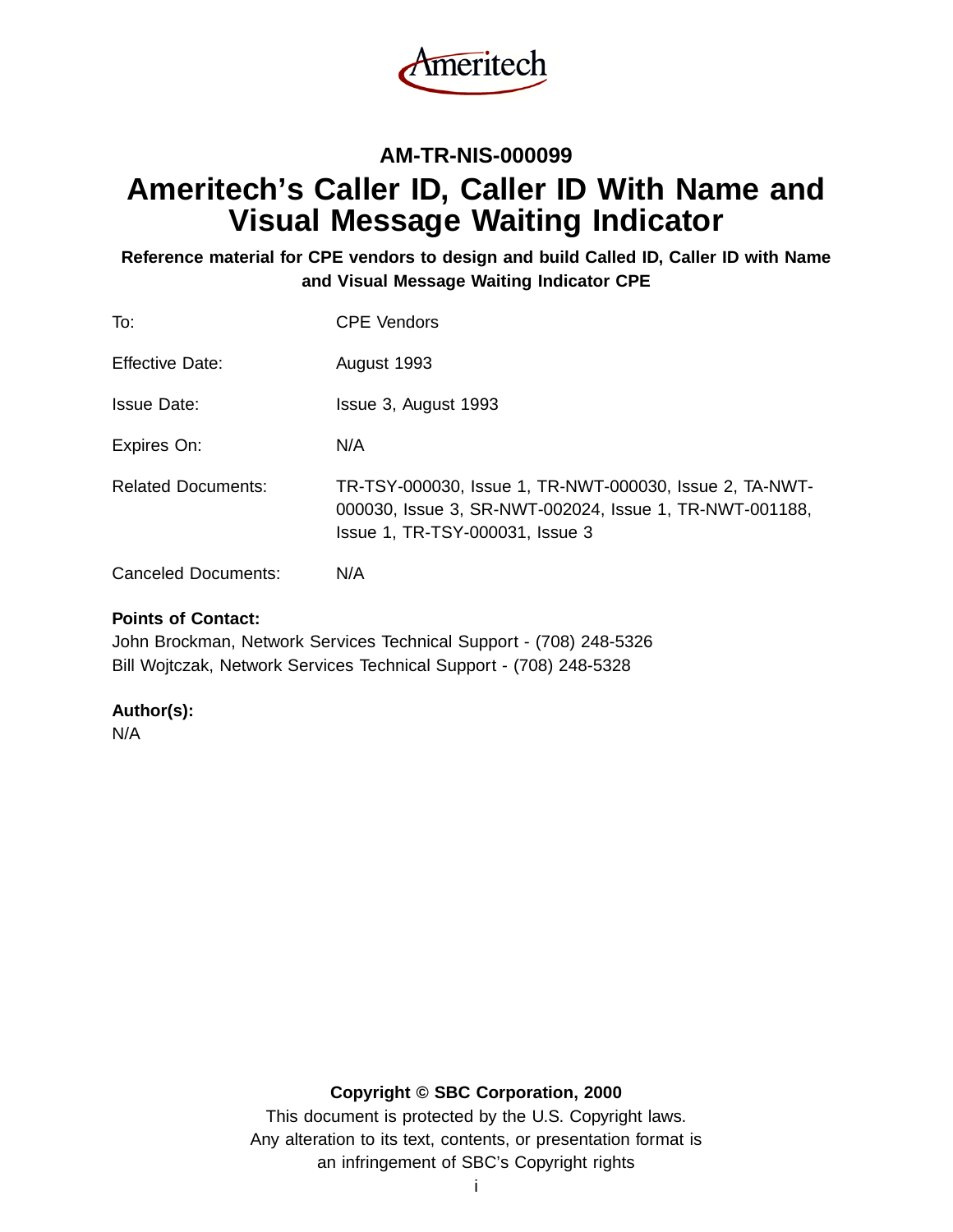### **Table of Contents**

| 1.                                                                                    | <b>INTRODUCTION</b> |                                   | 3              |
|---------------------------------------------------------------------------------------|---------------------|-----------------------------------|----------------|
|                                                                                       | 1.1.                | General                           | 3              |
|                                                                                       | 1.2.                | <b>Reasons For Reissue</b>        | 3              |
| CALLER ID, CALLER ID WITH NAME AND VISUAL MESSAGE WAITING INDICA-<br>2.<br><b>TOR</b> |                     |                                   | 3              |
|                                                                                       | 2.1.                | Purpose                           | 3              |
|                                                                                       | 2.2.                | Capabilities                      | 3              |
| TR-30 INTERFACE<br>3.                                                                 |                     |                                   | $\overline{4}$ |
|                                                                                       | 3.1.                | <b>Physical Network Interface</b> | $\overline{4}$ |
|                                                                                       | 3.2.                | <b>Message Protocols</b>          | $\overline{4}$ |
|                                                                                       | 3.3.                | <b>Other Considerations</b>       | 5              |
| 4.                                                                                    |                     | <b>REFERENCES</b>                 | 6              |

## **Copyright © SBC Service, Inc. 2000**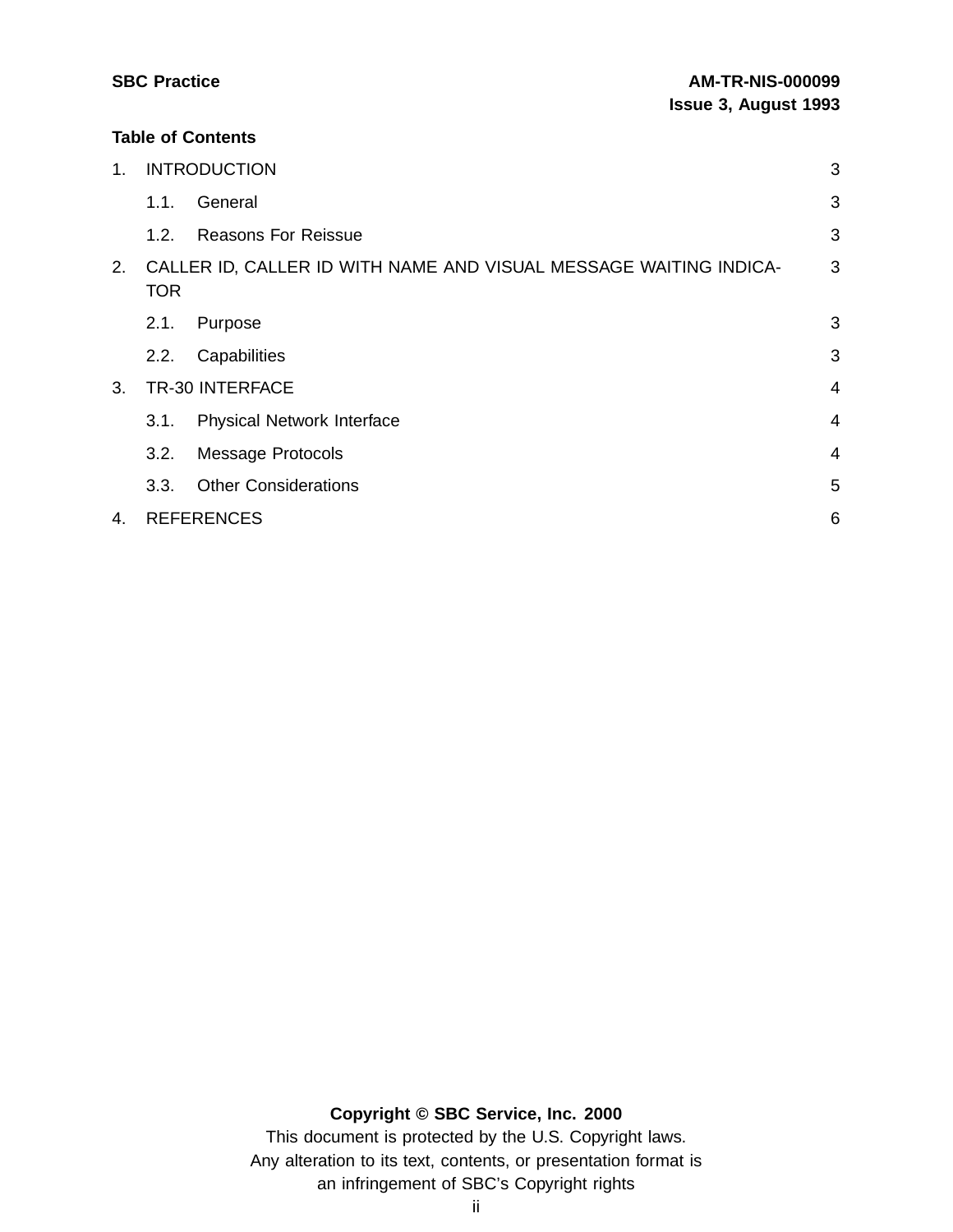## **TECHNICAL REFERENCE NOTICE**

This Technical Reference is published by Ameritech to provide a technical view of the Caller ID, Caller ID with Name and Visual Message Waiting Indicator Interface. It provides interface specifications and operation requirements as a guide for system users and vendors.

Ameritech reserves the right to revise this document for any reason including, but not limited to, conformity with standards promulgated by various agencies, utilization of advances in the state of the technical arts, or the reflection of changes in the design of any equipment, techniques or procedures described or referred to herein.

**AMERITECH MAKES NO REPRESENTATION OR WARRANTY, EXPRESS OR IMPLIED, WITH RESPECT TO THE SUFFICIENCY, ACCURACY, OR UTILITY OF ANY INFORMATION OR OPINION CONTAINED HEREIN. AMERITECH EXPRESSLY ADVISES THAT ANY USE OF OR RELIANCE UPON THIS TECHNICAL REFERENCE IS AT THE RISK OF THE USER AND THAT AMERITECH SHALL NOT BE LIABLE FOR ANY DAMAGE OR INJURY IN-CURRED BY ANY PERSON ARISING OUT OF THE SUFFICIENCY, ACCURACY, OR UTILITY OF ANY INFORMATION OR OPINION CONTAINED HEREIN.**

This document is not to be construed as a suggestion to any manufacturer to modify or change any of its products, nor does this document represent any commitment by Ameritech, or any Ameritech operating company (AOC) to purchase any product, whether or not it provides the described characteristics.

Ameritech does not recommend products, and nothing contained herein is intended as a recommendation of any product to anyone.

Nothing contained herein shall be construed as conferring by implication, estoppel, or otherwise any license or right under any patent, whether or not the use of any information herein necessarily employs an invention of any existing or later issued patent.

Ameritech reserves the right not to offer any or all of these services and to withdraw any or all of them at any future time.

With respect to services offered pursuant to tariff, however, the terms and conditions of the service offering are determined by the tariff itself and applicable laws and regulations.

Document may be ordered from Ameritech by contacting the Document Order Center at (847) 248-4324.

### **Copyright © SBC Service, Inc. 2000**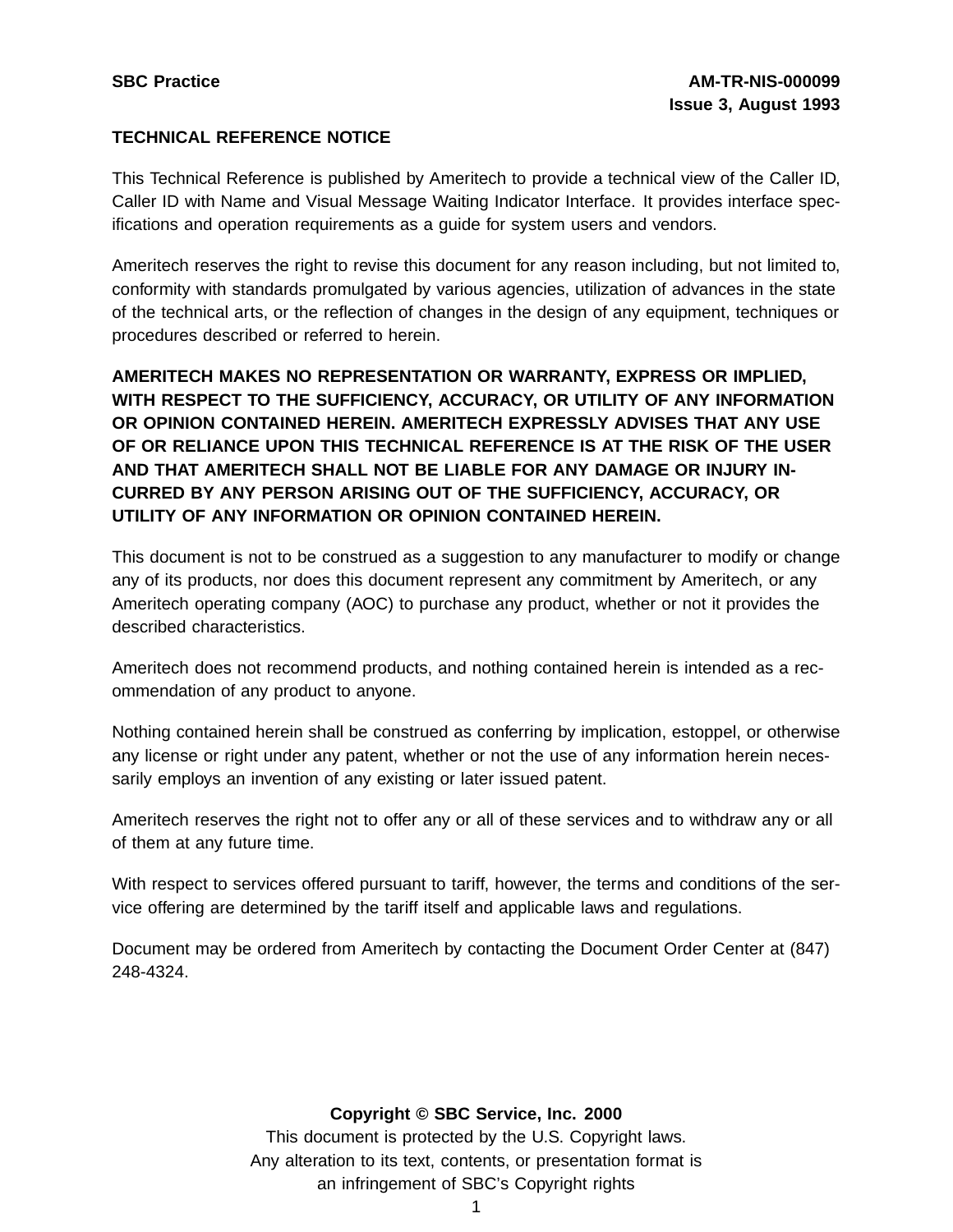## **Copyright © SBC Service, Inc. 2000**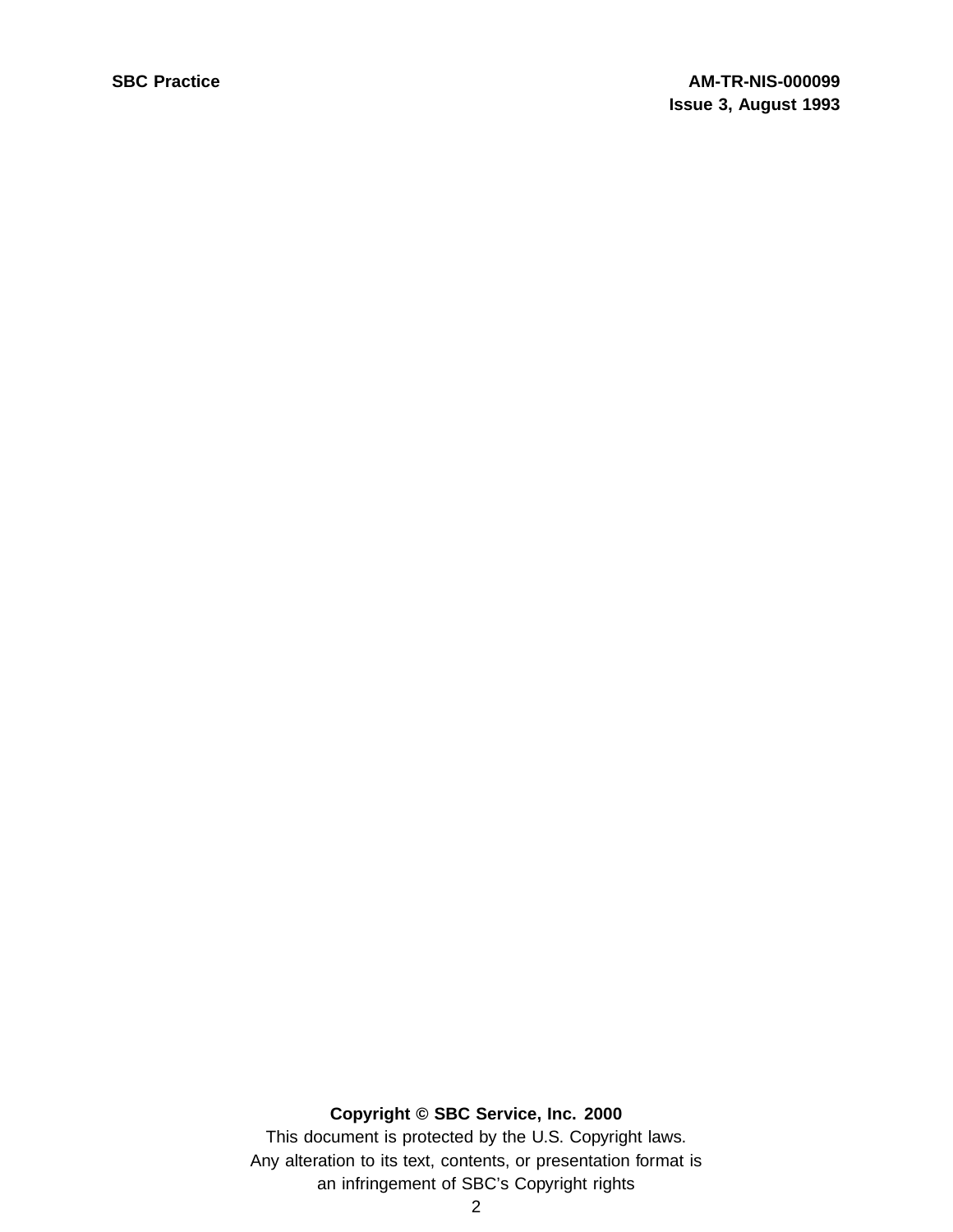## **1. INTRODUCTION**

### **1.1. General**

This document describes the technical network interface specification for Ameritech's Called ID, Caller ID with Name and Visual Message Waiting Indicator, hereafter Called TR-30 Interface using selected Ameritech central office switches.

## **1.2. Reasons For Reissue**

In February of 1990, Ameritech issued a technical notice of Ameritech's Intent to offer the Caller ID service. In July of 1992, Ameritech issued a technical notice of Ameritech's intent to offer the Caller ID with Name service. The Caller ID interface has used the Single Data Message Format (SDMF). With the addition of the remainder of the TR-30 Interface, Ameritech began offering the Caller ID with Name and now completes the TR-30 interface with the Visual Message Waiting Indicator. The Caller ID, Caller ID with Name and Visual Message Waiting Indicator use the Multiple Data Message Format (MDMF).

## **2. CALLER ID, CALLER ID WITH NAME AND VISUAL MESSAGE WAITING INDICATOR**

## **2.1. Purpose**

Ameritech's Caller ID, Caller ID with Name and Visual Message Waiting Indicator are the AOC's planned offerings of calling telephone number, calling name and a visual indication of message(s) waiting service. Caller ID, Caller ID with Name and Visual Message Waiting Indicator differ from other offerings in that they provide incoming telephone call information (calling telephone number and calling name) and a visual indication of voice message(s) waiting, over the local loop to a customer's Customer Premise Equipment (CPE).

## **2.2. Capabilities**

The TR-30 Interface is specified in Bellcore's TR-NWT-000030, Issue 2, October 1992, "Voiceband Data Transmission Interface Generic Requirements".

The customer's equipment can receive the following incoming telephone call information and/or a visual indication of voice message(s) waiting, over the local loop:

- Date and Time of the incoming Call
- <sup>10</sup> Digit Calling Telephone Number, or Out of Area Indicator, or Anonymous Indicator when appropriate
- The name associated with the Calling Telephone Number

## **Copyright © SBC Service, Inc. 2000**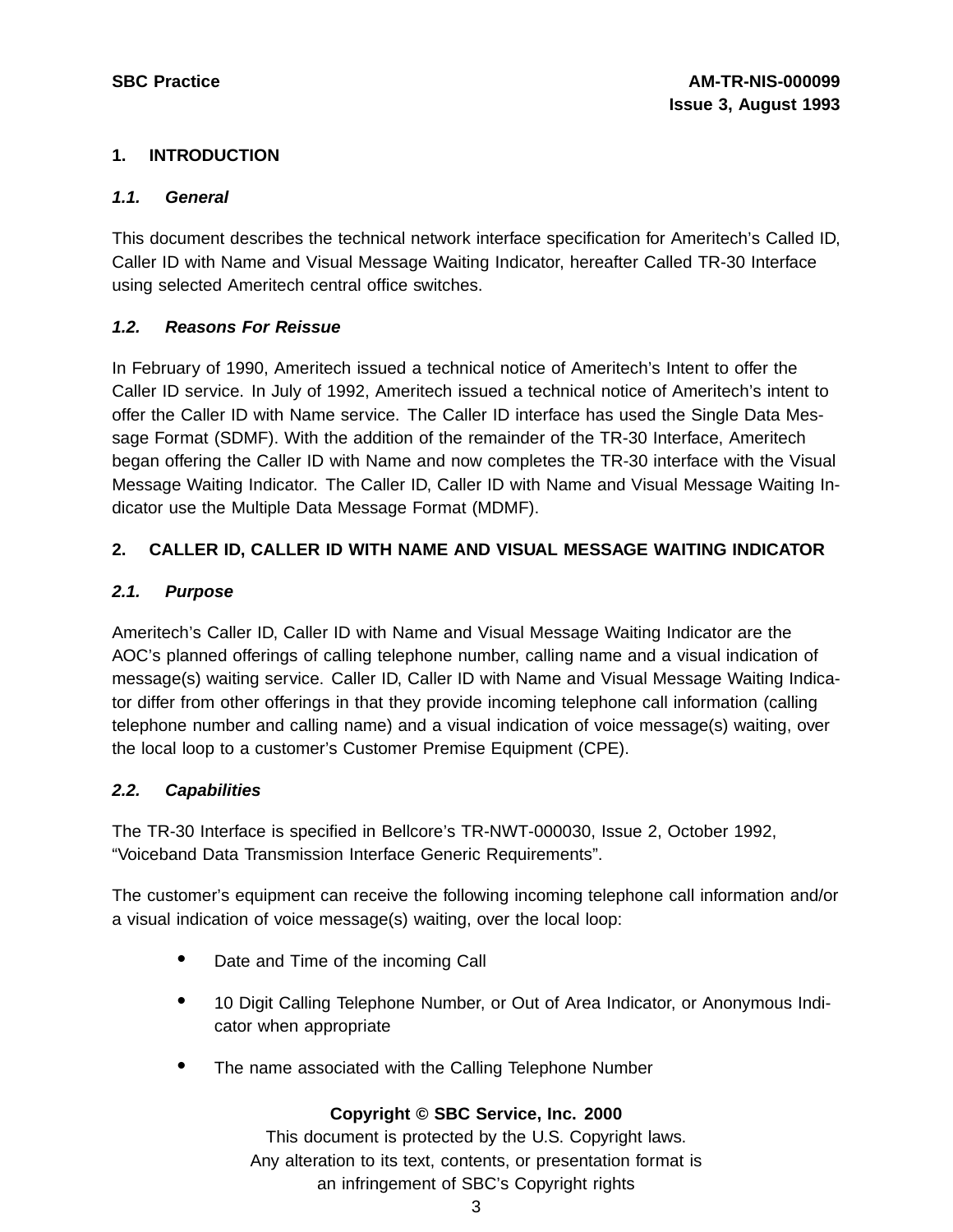• An "Activate" or "Deactivate" signal for <sup>a</sup> CPE provided lamp

### **3. TR-30 INTERFACE**

#### **3.1. Physical Network Interface**

The physical Network Interface (NI) is the point of connection between the facilities of the AOC central office based equipment and the CPE provided by the customer. Interconnection to the CPE is via standard outside plant cable, tip and ring connections. Bellcore also has available "Data Set 212A Interface Specification", Bell Communications Research, Inc., PUB41214. CPE vendors may find the information in the PUB41214 useful.

Figure 1 shows typical interconnections need to implement the TR-30 Interface.

### **3.2. Message Protocols**

For Caller ID and Caller ID with Name, between the first and the second power ring over the local loop, the output message containing the information associated with the calling telephone number is transmitted to the CPE. Messages are transmitted with the following information:

- Date and Time of the Incoming Call
- <sup>10</sup> Digit Calling Telephone Number, or Out of Area Indicator, or Anonymous Indicator when appropriate
- The name associated with the Calling Telephone Number

For Visual Message Waiting Indicator, the output message containing the status associated with the customer's Network Voice Message Provider Mail Box is transmitted to the on-hook CPE. Messages are transmitted with the following information:

- Activate, or
- Deactivate

The older Caller ID Interface uses the Single Data Message Format (SDMF). With the addition of the remainder of the TR-30 Interface, Ameritech will be offering the Caller ID with Name and Visual Message Waiting Indicator, as well as the Caller ID. The Caller ID, Caller ID with Name and Visual Message Waiting Indicator use the Multiple Data Message Format (MDMF) and allow display of the Caller ID, Caller ID with Name and Visual Message Waiting Indicator. The CPE manufacturer should refer to Bellcore's TR-NWT-000030 for detailed information.

#### **Copyright © SBC Service, Inc. 2000**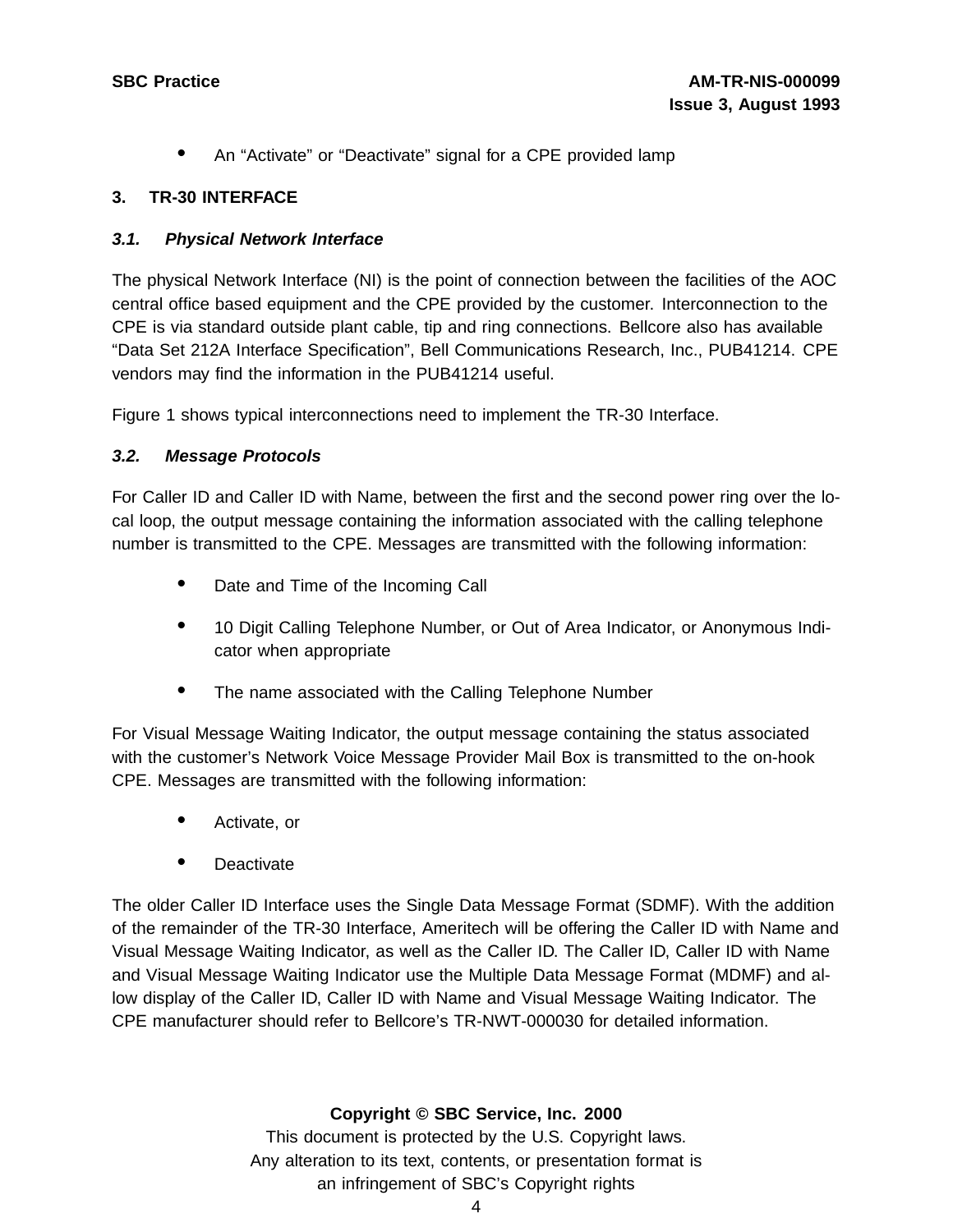Ameritech will be using the SDMF for some older Caller ID offices and Ameritech will be using the MDMF for offices equipped with the Caller ID with Name and Visual Message Waiting Indicator capability. For the customer to receive the name associated with the Calling Telephone Number and/or the Visual Message Waiting Indictor, the customer must be CPE that is capable of detecting the MDMF signaling.

## **Figure 1. Typical Caller ID, Caller ID with Name and Visual Message Waiting Indicator Arrangement**



### **3.3. Other Considerations**

In order to increase slightly the Insertion Loss in the signal from the central office, and in order to indicate to the industry ideas for the Caller ID with Call Waiting technical interface, Bellcore has issued a Technical Advisory (TA) to TR-30 (TA-NWT-000030, SPCS-to-CPE Data Transmitter Generic Requirements, Issue 3, April 1992). In order to provide the CPE vendor community with useful, but not required, guidelines that the CPE vendor may find useful, Bellcore has issued a Special Report (SR-NWT-002024, Customer Premises Equipment Compatibility Considerations for the SPCS-to-CPE Data Transmission Interface, Issue 1, April 1992). CPE vendors and Central Office vendors may find the information in these documents useful.

### **Copyright © SBC Service, Inc. 2000**